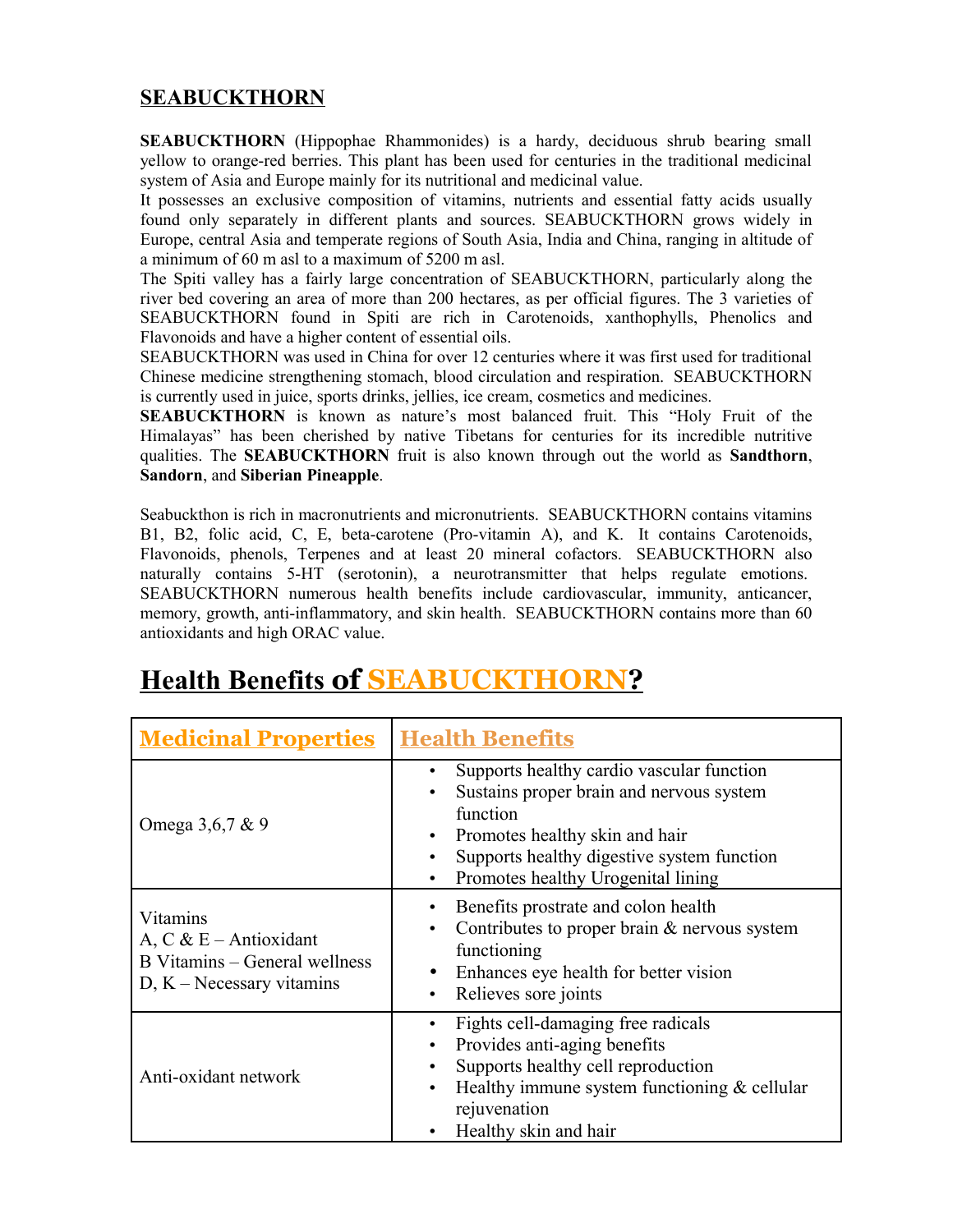| Flavonoids        | Helps fight cell-damaging free radicals<br>Assists in the process of healthy cellular<br>rejuvenation<br>Promotes healthy immune system function        |
|-------------------|---------------------------------------------------------------------------------------------------------------------------------------------------------|
| Carotenoids       | Beta carotene $-$ assists in slowing the aging<br>process<br>Lycopene – maintains prostate and colon cell<br>health<br>Zeaxanthin – supports eye health |
| Minerals          | Helps the body produce energy<br>Helps the body support growth<br>Supports cell reproduction and rejuvenation                                           |
| Energy            | Enhances mental clarity and promotes stamina<br>Sustained natural energy (no stimulants)                                                                |
| Anti-inflammatory | Assists in healthy inflammatory response<br>Supports healthy cardio-vascular system<br>Relieves sore joints                                             |

**The fruit of SEABUCKTHORN is very rich in vitamin C (300-1600 mg/100 g), which is 4 –l00 times higher than any vegetable and fruit.**

## **History & Legends**

SEABUCKTHORN's history is as colorful as its berries and dates back many years crossing diverse cultures and countries.

There is a legendary story that links SEABUCKTHORN with Genghis Khan, the Mongol conqueror, who established one of the largest empires in the 13th century, stretching from China to Eastern Europe. It is said that he relied on three treasures - well-organized armies, strict discipline and SEABUCKTHORN. It was the regular consumption of SEABUCKTHORN that enabled the army of Genghis Khan to march on with inexhaustible and enormous energy.

Its Latin name 'Hippophae' literally translates into "shiny horse". According to ancient Greek legend, SEABUCKTHORN was used as the diet for race/ill horses to give them a shiny coat and superior health. Greek mythology also has it that the SEABUCKTHORN leaves were the preferred food of "Pegasus", the flying horse.

SEABUCKTHORN has been used for centuries in the traditional medicinal systems of Asia and Europe mainly for its nutritional and medicinal value.

References to medicinal use of SEABUCKTHORN were found in Ancient Greek texts and in classic Tibetan medicinal texts, including "the RGyud Bzi" (The Four Books of Pharmacopoeia) dating back to the times of The Tang Dynasty (618-907 AD).

The Tibetan medical classic-the **rGyud Bzi** (The Four Books of Phannacopoeia), completed during the Tang Dynasty (618-907 AD), has 36 chapters, which had recorded the prescriptions for curing the diseases of blood circulation systems, skin wound, antiinflammation and strengthen and coordinate the balance of functions among liver, stomach, spleen, kidney and heart.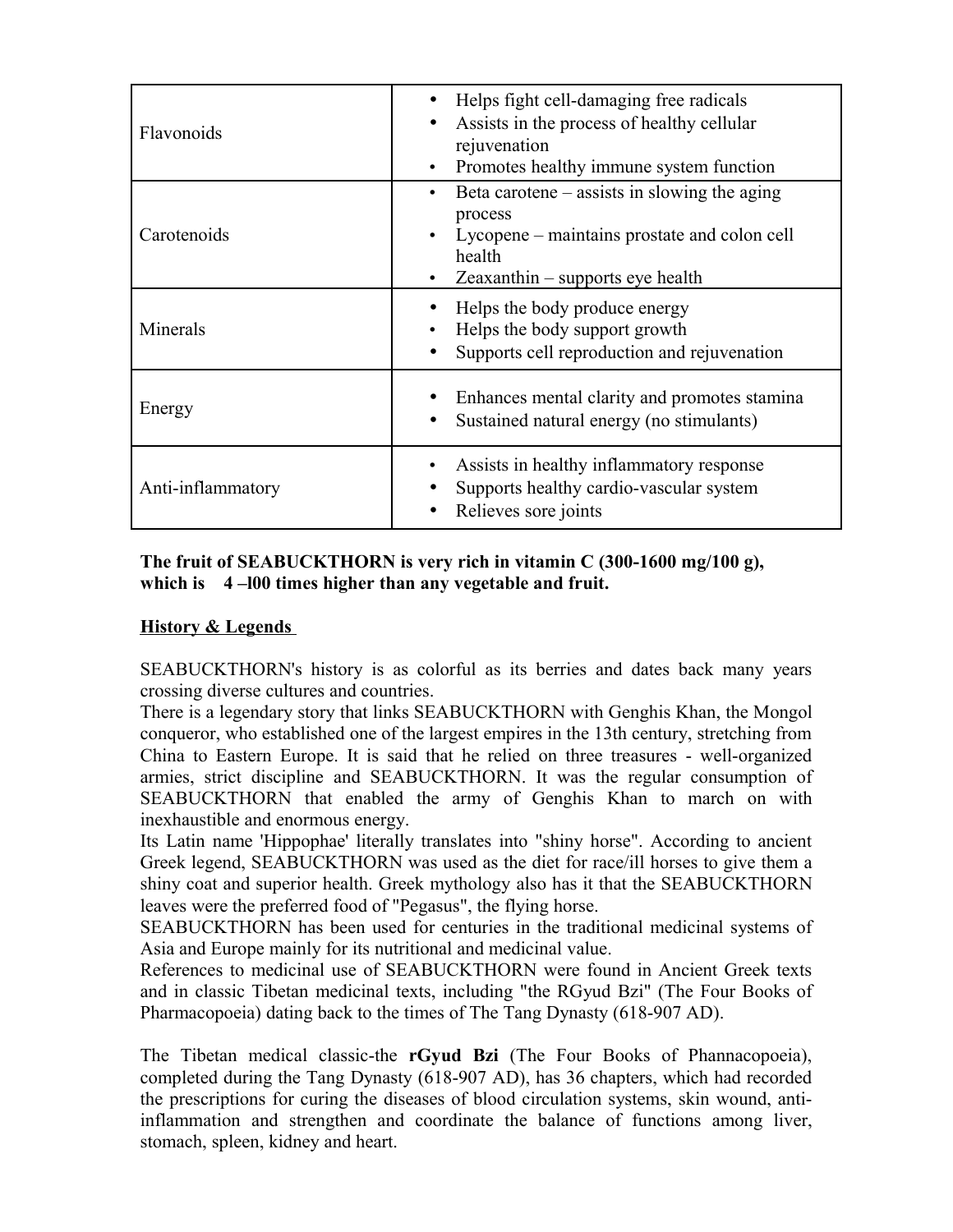#### **Ecological Benefits**

Nature has bestowed SEABUCKTHORN with a diverse array of attributes that are a boon to both man and his environment.

A hardy, deciduous shrub bearing yellow to orange berries, SEABUCKTHORN grows widely in Europe, central Asia and temperate regions of South Asia, India and China, ranging in altitude of a minimum of 60 m asl to a maximum of 5200 m asl.

SEABUCKTHORN has a highly developed root system and therefore presents an excellent biotic choice for soil conservation. By growing this hardy deciduous shrub along the valley of the Yellow river, China claims to have controlled 40% of the devastation caused during its flooding.

SEABUCKTHORN is also a highly efficient nitrogen-fixing plant and hence ideal for enhancing soil-fertility. It bears nitrogen-fixing Frankia bacteria in its root nodules, thus making it an ideal plant for mixed farming. An 8-10 year old SEABUCKTHORN forest can fix 18 Kg N/Ha/Yr and greatly increases the phosphate and organic matter in soil. It is hence known to have an immense impact on the productivity of all varieties of plants, trees and crops, which grow in its vicinity.

In the Loess Plateau region of China, 51 out of 350 bird species are entirely dependent upon SEABUCKTHORN fruit as a food and 80 bird species are partly dependent upon SEABUCKTHORN.

Wide adaptation, nitrogen fixation, extensive and well developed root system, compact canopy and dense forest of SEABUCKTHORN, protect the soil from wind and water erosion.



## **The Process**

In the early hours of dawn when the berries are dew-ridden, local women, with their wooden baskets and sticks, venture into the desert oasis to harvest them in order to ensure that they yield the maximum nutrition possible.

The thorny nature of the bush and the tender and small stature of the berries make their harvesting extremely tedious. In order to ensure that both the plant and the berries don't get damaged, the basket is placed under the plant and the branches are gently tapped till the ripe berries fall into them.

They are then immediately transported to the processing units where they are cleaned, washed and subsequently processed into pulp. The pulp is then stored and transported for further processing using state of the art facilities to bring you the perfect blend of the ancient and the modern.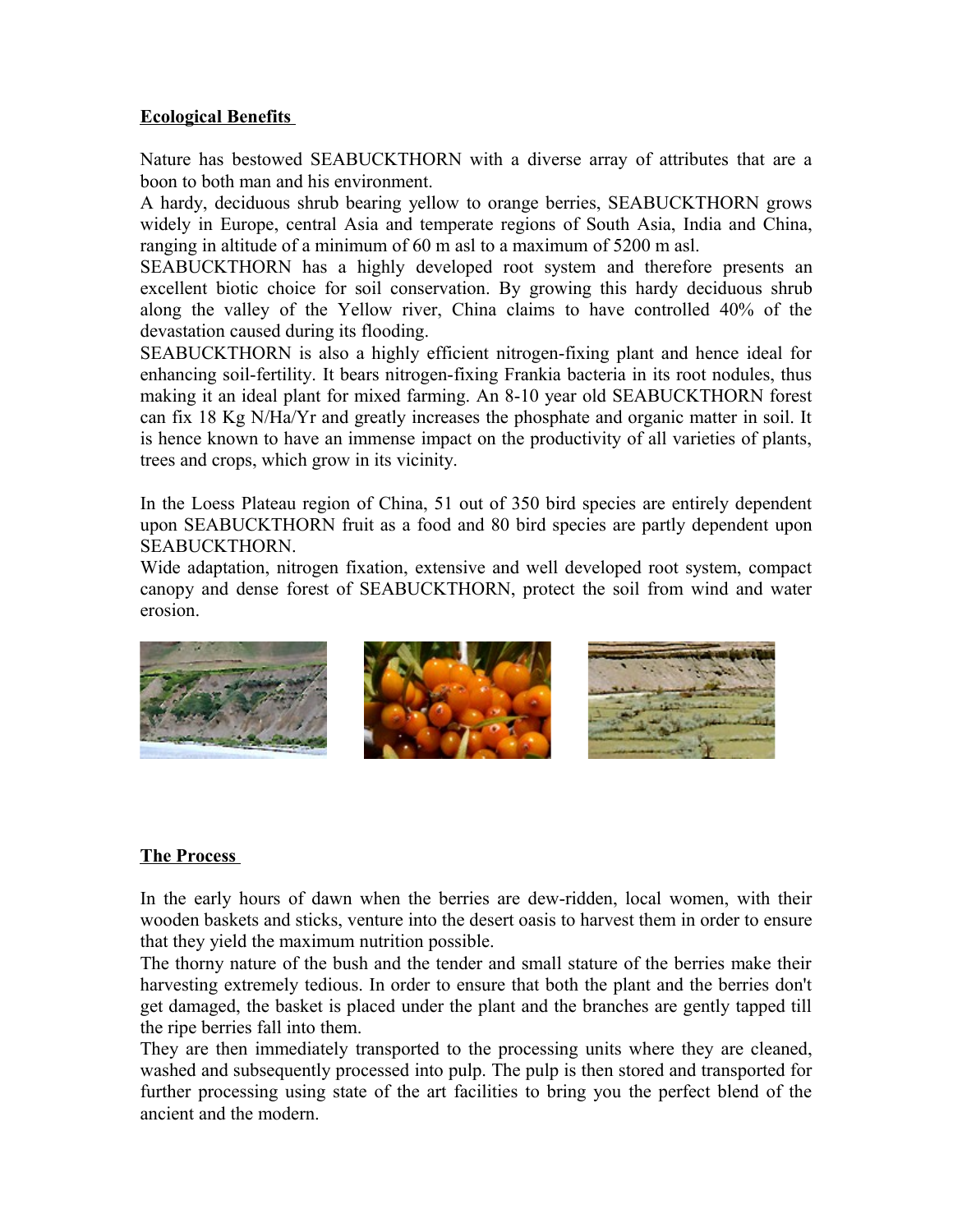The SEABUCKTHORN harvesting season is from late August to early October. The roads connecting Spiti to the outside world are threatened with closure from October onwards and immediately after the harvesting season the processed pulp has to be transported out of Spiti.

The timing of the same clashes with the apple season in lower Spiti and Upper Kinnaur as a result of which there is a real battle for trucks as a result of which their price increases to twice the normal price.



**Biochemical Characteristics OF SEABUCKTHORN**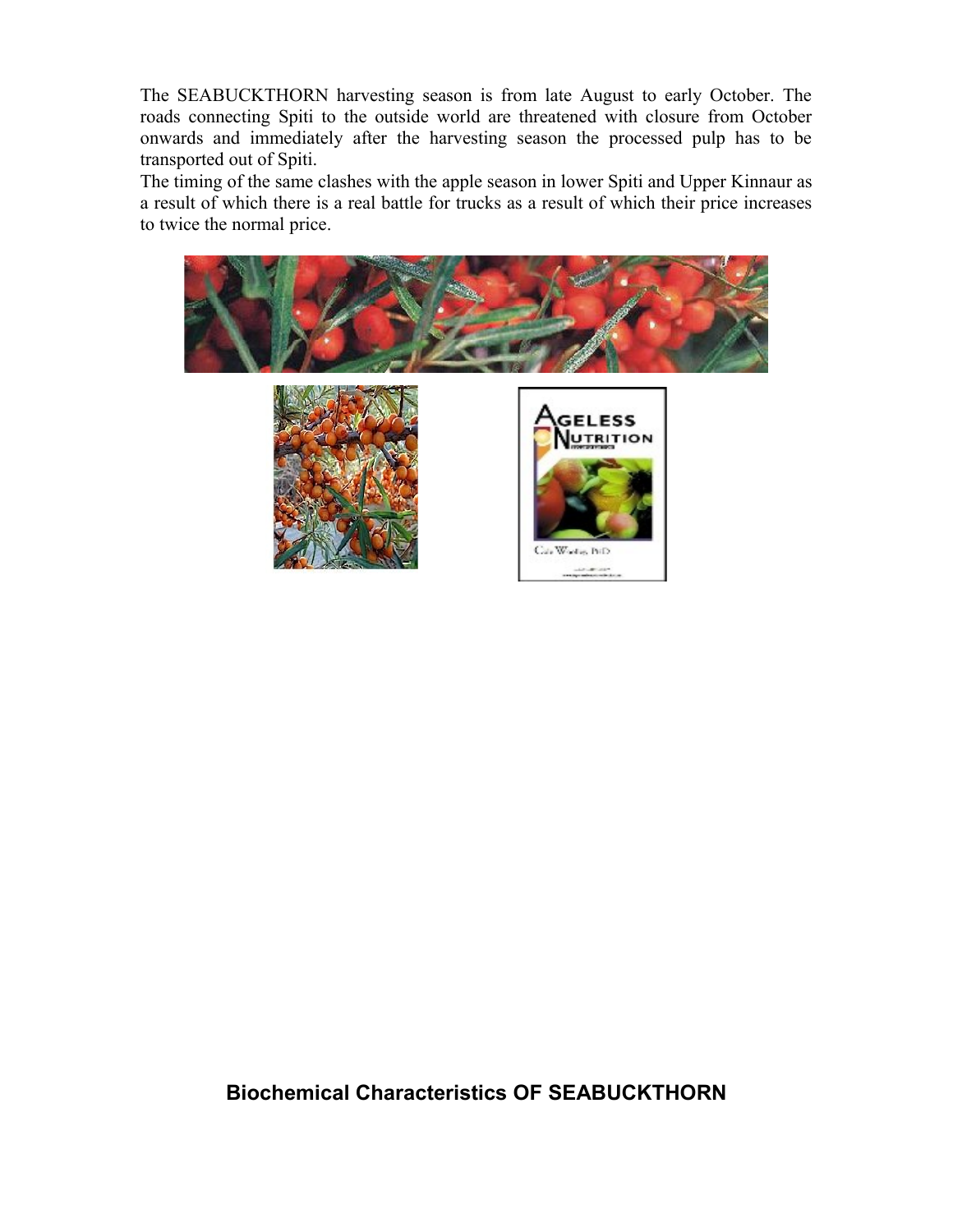Fruit of SEABUCKTHORN is very rich in variety of vitamins and other bioactive compounds with nutritional and medicinal properties.

## **Fruit**

Weight of 100 fruits may vary from 15 to 70g, although in some cases, it may be as low as 8 g or as high as 110g. The fruit may contain 60-85 percent juice and it may yield about 65 percent juice by centrifugal method (Heilscher and Lorber, 1996). Each fruit contains a seed, weighing on average 15-20 mg, containing 11 percent moisture and 8-18 percent oil.

## **Dry Matter**

In the ripe SEABUCKTHORN fruits, dry matter is represented by fat and non-lipid fractions. Generally dry matter constitutes about 15 percent of the total weight of the fruit. It is known that small-fruited SEABUCKTHORN contains more dry substances than large-fruited one.

## **Soluble Solids**

Soluble solids represent an important fraction of the SEABUCKTHORN juice, because of the high concentration of organic acids typical of its berry. Chinese SEABUCKTHORN berries possess the highest content, varying from a minimum of 5.6 to a maximum of 22.7°Brix.

## **Proteins and Amino Acids**

Total protein level in fresh fruits of SEABUCKTHORN is in the range of 2.1-3.4 percent. In seeds, it may be between 18-33 percent. Protein content in the pulp varies from 0.79- 1.64 percent, that is why pulp or juice seems cloudy or opalescent product, which provides a stable turbidity to the juice. The majority of SEABUCKTHORN proteins are well-ingested albumins and globulins. As studied in Russian forms, globulins (53.7-56.0) percent) and albumins (33.1-38.4 percent) are important proteins, which contain a large number of free amino acids, among them aspartic acid is quantitatively most important.

## **Pectin**

Pectin content of the SEABUCKTHORN fruits is low. Pectin value was estimated in Siberian SEABUCKTHORN (Var. Katun) ranging from 0.2 to 1.2 percent.

## **Sugars**

Although, SEABUCKTHORN berries are not considered rich in sugars, however, sugar is an important ingredient of SEABUCKTHORN fruit, as it plays a useful role in determining the sweetness of its juice and in fact the sugar : acid ratio has been reported to constitute the major promoter of taste of SEABUCKTHORN fruit juice. The average content of sugar in fruits is 2.00-3.26 percent and in the sweetest Russian forms, it can go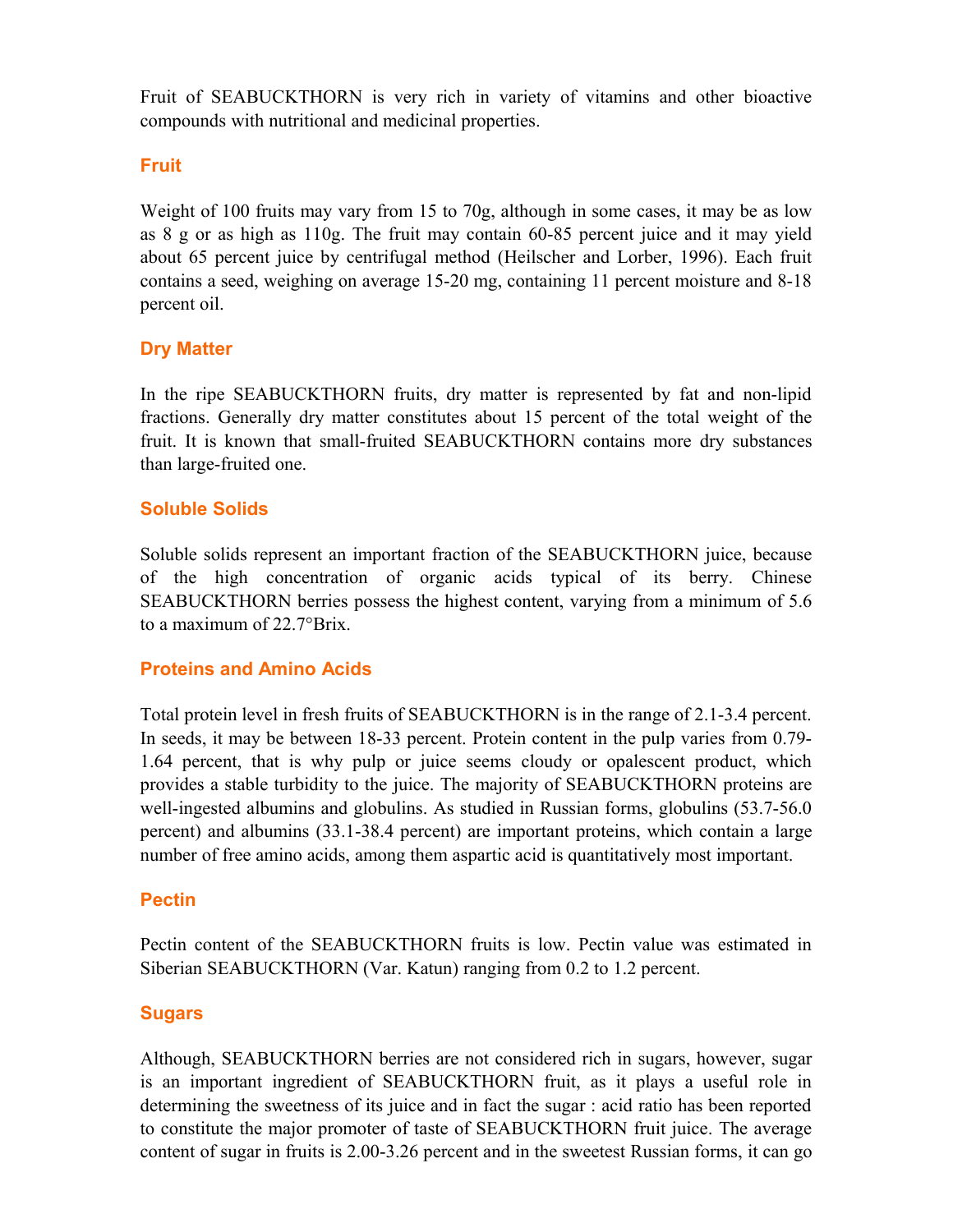up to 7.0 percent. The sugar is composed of glucose (1.3-1.8 percent), fructose (0.7-2.3 percent), and saccharose (0.07-0.30 percent). There are minor amounts of xylose, mannitol, sorbitol and xylitol.

## **Organic Acids**

Organic acids and sugars are the major portion of the soluble solid fraction of the fruit pulp of SEABUCKTHORN fruit. Fruit juice of SEABUCKTHORN is quite rich in organic acid, pH of juice being near to 2.7. Chinese showed the highest content of organic acid (4.1 to 9.1 percent) and 2.1-3.2 percent in some Russian forms. About 90 percent of the total acidity is represented by malic and quinic acids in Chinese, Russian and Finnish berries, malic acid being a major constituent. Presence of vitamin C organic acid and tannic acid in the fruit of SEABUCKTHORN make it an ideal sources for the production of several beverages particularly health protection juices.

## **Vitamin C**

SEABUCKTHORN is famous for very high content of vitamin C  $(100-2750 \text{ mg}/100 \text{g})$ , which are 4-100 times higher than any vegetable and fruit. Generally, Chinese SEABUCKTHORN (ssp. *Sinensis*) 360-2500mg and *H.salicifolia* (2750 mg) in Indian Himalayas are richest in vitamin C, whereas Russian and European forms are low to medium. It is anti-oxidant, scavenger of free radicals, inhibits the formation of potentially carcinogenic N-nitroso compounds and thus offers protection against stomach cancer. Ascorbic acid also plays a critical role in wound repair and healing/regeneration process.

## **Oil**

Oil of SEABUCKTHORN berries is the most valuable product of this plant, as it possesses anti-oxidant, wound healing, anti-ulcer, anti-tumor and curing cardiovascular etc. properties. Generally, the oil content of SEABUCKTHORN fruit is low (about 4 percent), whereas as ssp. *Turkestanica* in western Pamirs, Tajikistan is quite rich in oil of fresh fruits (6.8-13.7 percent). Russian and central Asian forms are known to be rich in oil, where the oil content on the average does not fall below 6.0-6.6 percent. In Lahaul valley, Indian Himalayas, total oil in fresh fruits varied from 2.9-4.6 percent in *H. rhamnoides* ssp. *turkestanica* and much lower of 2 percent in *H. salicifolia*. The total oil content varies from 2-4 percent in pulp to 8-16 percent in seed.

## **Fatty Acids**

Unsaturated fatty acids make about 85 percent of total oil. The human body absolutely requires the polyunsaturated EFAs α-linoleic acid (omega-6 fats) and alpha-linolenic acid (omega-3 fats). Both fatty acids repair the cell membrane after oxidation due to attack of free radicals. SEABUCKTHORN seed oil is very high in two essential fatty acids, Linoleic acid (30-40 percent) and  $\alpha$ -linoleic acid (20-35 percent). The dominating fatty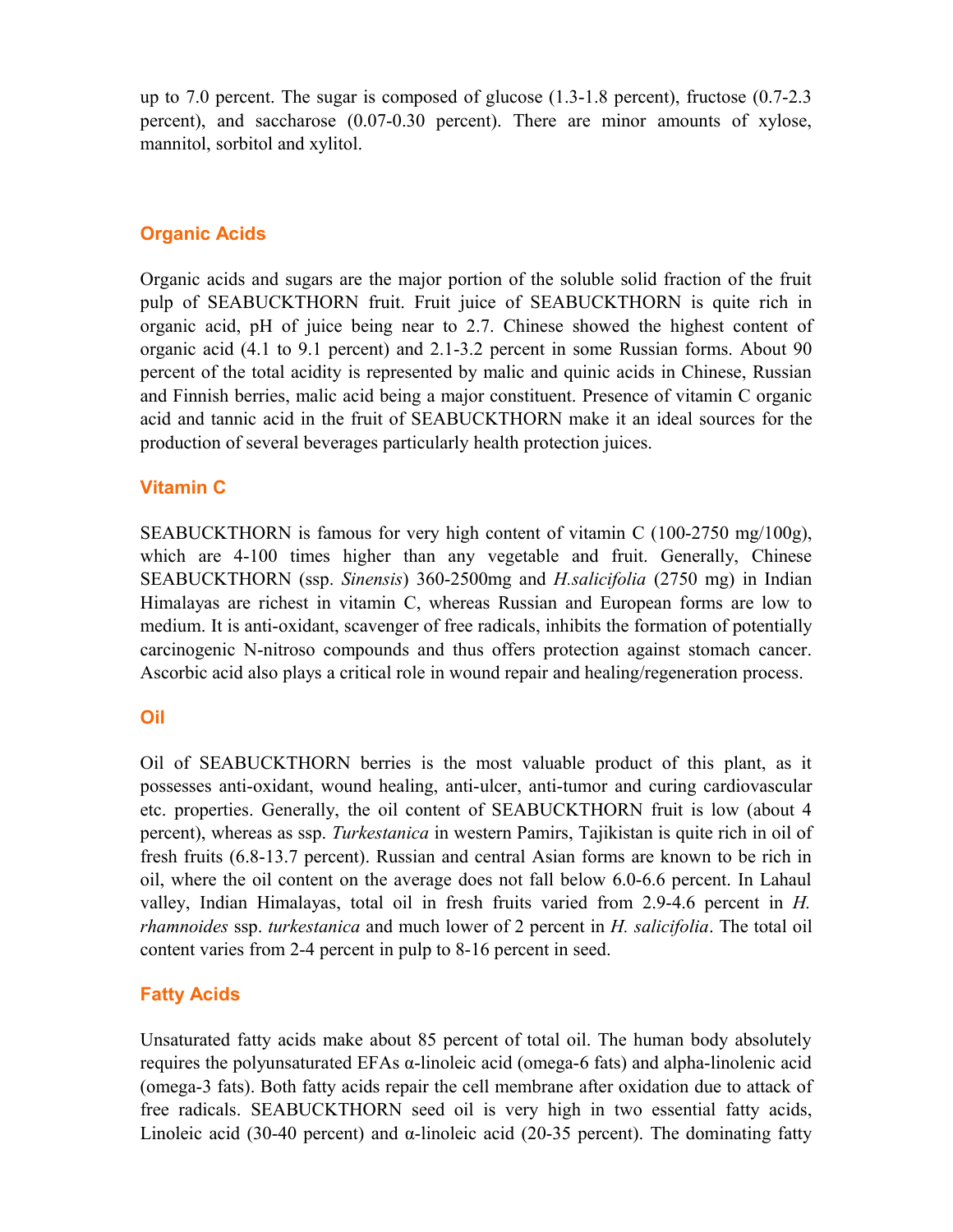acids in the soft parts of the fruit are palmitoleic acid (16-54 percent). Generally less than 14 percent of Linoleic acid and less than 3 percent of α-linoleic acid are usually found in pulp oil. Palmitoleic acid has attracted an increasing interest due to its possible effects on many physiological processes including cholesterol and triglyceride lowering and stroke reducing effects. Palmitoleic acid is a principal constituent of skin fat and the extract is recommended for skin softening and anti-wrinkle products.

## **Vitamin E**

Important antioxidant function of vitamin E, also known as tocopherols, appears to be the inhibition of lipid peroxidation, scavenging free radicals. Low intakes of vitamin E and other anti-oxidants results into certain types of cancer and atherosclerosis. Both pulp and seed oils of SEABUCKTHORN are rich in vitamin E, much higher than other nutrient oils. Chinese experts have found the highest vitamin E content in seed oil of *H. rhamnoides* subsp. *turkestanica* (159 mg/100g) and lowest in pulp oil was found in *H. rhamnoides* subsp. *sinensis* (248mg/100g oil).

## **Vitamin K**

Vitamin K promotes normal coagulation of blood during the injuries of blood vessels, and its content varies from 0.65-1.3mg/100gm of fresh fruit, 59-64mg/100g in pulp oil to 110-230mg/100g in seed oil, which is more than many horticulture crops.

## **Carotenoids**

Various colours of ripe berries of SEABUCKTHORN, ranging from yellow to bright red are related to occurrence of carotenoids. Carotenoids are linked with a decreased risk of heart disease, cancer, and degenerative eye diseases like macular degeneration and cataracts. Beta-caratene, the most dominant carotenoid in SEABUCKTHORN, intake is associated with reduced risk of breast, stomach, esophageal, and pancreatic cancers. Total carotenoid content in SEABUCKTHORN fresh fruit varies generally from 1mg to 120mg/100g, whereas content of β-carotene varies from 0.2 to 17mg/100g. Red and orange-red fruits are richer in carotenoids as compared with the less intensely colored fruits like yellow and orange-yellow. Different growth conditions influence the carotenoid content in the soft parts of the berries. Carotenoid content has been found increasing with the maturation of fruit. Soft part (pulp) oil of ssp. *sinensis* growing in Shanxi province of China had a maximum carotenoid level of 2140mg/100g and a minimum value of 2.1mg/100g in north Caucasus. It is established that carotenoides of SEABUCKTHORN fruits consist of α-carotene, β-carotene, lycopene and zeaxantin. Many studies have found ß-carotene to be a major carotenoid, making 15-55 percent of total carotenoides, depending on the place.

## **FLAVONOIDS**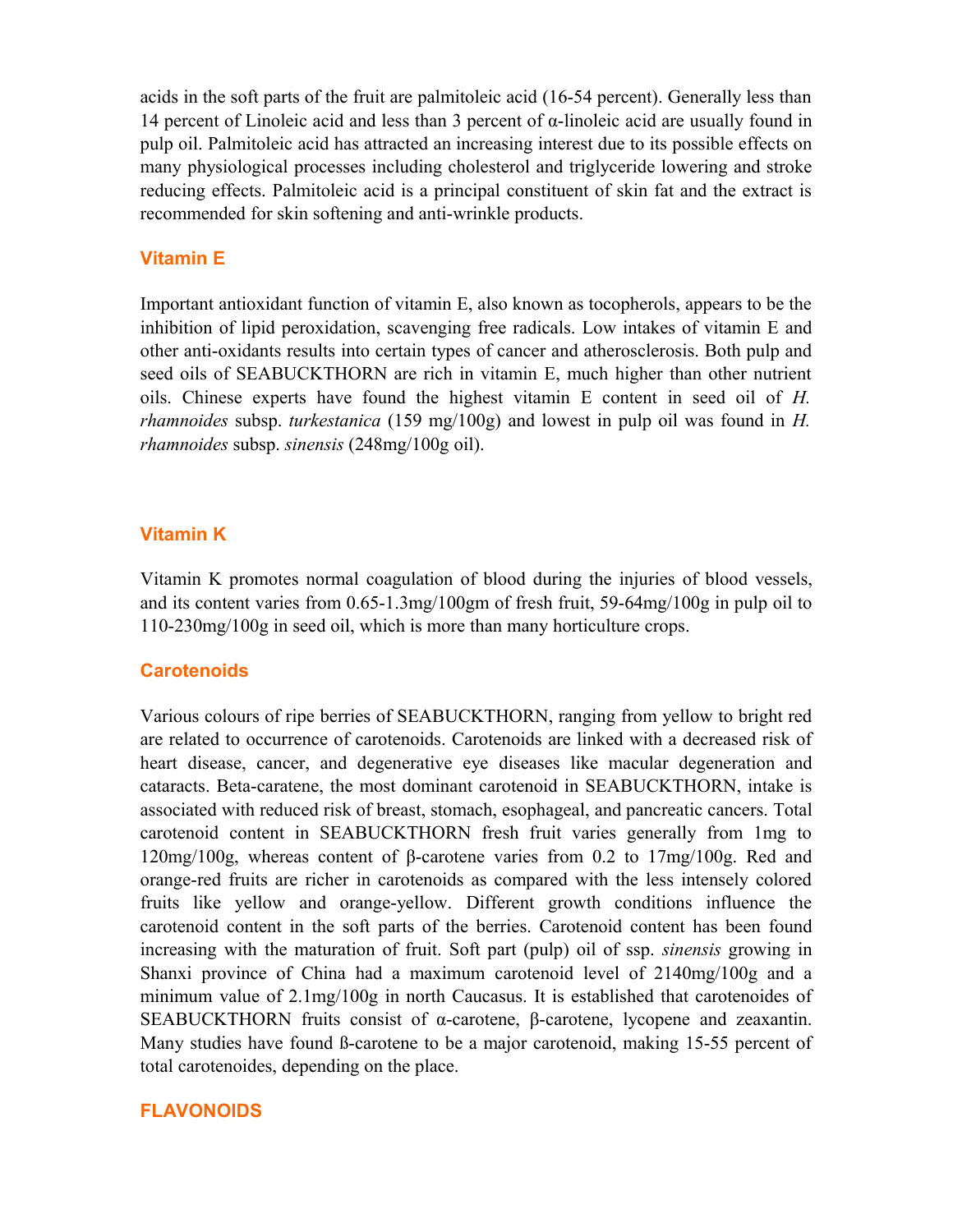SEABUCKTHORN fruit and leaves are very rich source of FLAVONOIDS. FLAVONOIDS are found in all parts of SEABUCKTHORN, i.e. leaves (3.8-4.0 percent), fruits, juice and seeds. Russians have estimated 420-552mg/100g FLAVONOIDS fresh fruits of various SEABUCKTHORN populations. SEABUCKTHORN growing in west Pamirs had FLAVONOIDS 310-1238mg/100g dry wt in leaves and 168-859mg/100g in crude fruits. Studies found that the juice and dried fruit residue contained FLAVONOID of 0.2 percent and 0.55 percent, respectively in SEABUCKTHORN from western Sichuan, China. The main FLAVONOIDS identified in SEABUCKTHORN are leucocyanidin, catechin, flavonol and trace flavanoen. From flavonol, the isorhamnetin, quassin and camellin could be isolated. They have been found to possess very strong anti-oxidant activity. It has found that FLAVONOIDS improve the immunity of the body, lower the osmosis of the capillary wall and prevent oxidation of vitamin C. FLAVONOIDS have been found in controlling arteriosclerosis, reducing cholesterol level, turning hyperthyroidism into euthyroidism and eliminating inflammation. They have also been found effective against tumor and radiation damage.

## **Sterols**

Sterols constitute the main portion of unsaponificable matters. All sterols in SEABUCKTHORN oil belongs the following 4 series, i.e., ergosterols, stigmsterol, lanosterols and amyrins. Due to their structural similarity to cholesterol, plant sterols are well studied for their cholesterol absorption inhibition properties. In addition to their cholesterol lowering property, plant sterols may possess anti-cancer, anti-atherosclerosis, anti-inflammation and anti-oxidation activities. The amount of sterols, in the fruit pulp of studies forms ranged between 0.16 and 0.76 percent, but in the seeds, it ranged from 0.19 to 0.96 percent. it was found that content of sterol in SEABUCKTHORN oil is about 10 times higher than other oils. Total sterol content in the pulp oil (soft part) of SEABUCKTHORN fruit ranged from 1 percent to 3 percent. Juice oil, processed by centrifugation of pressed juice of subsp. *sinensis*, had 720 mg/100g sterols.

## **Folate**

Folate is a water-soluble vitamin B known to have several benefits to human health, such as prevention of neural tube defect in babies, an action against cardiovascular diseases caused by elevated plasma homocysteine and certain forms of cancer. SEABUCKTHORN fruits have been found to be a rich source of folate (29µg/100g fresh weight).

## **Betain**

SEABUCKTHORN accumulates betain an anti-ulcer compound in high amount. It varied from 19.9 to 190 mg/100g in SEABUCKTHORN cultivars growing at Urals Curative Plants Garden, Russian. Betain quantity in SEABUCKTHORN fruits varied from 512 to 897 mg percent in Altay cultivars and from 728 to 1389 mg percent in East Sayan forms.

## **5-hydroxytryptamine (5-HT)**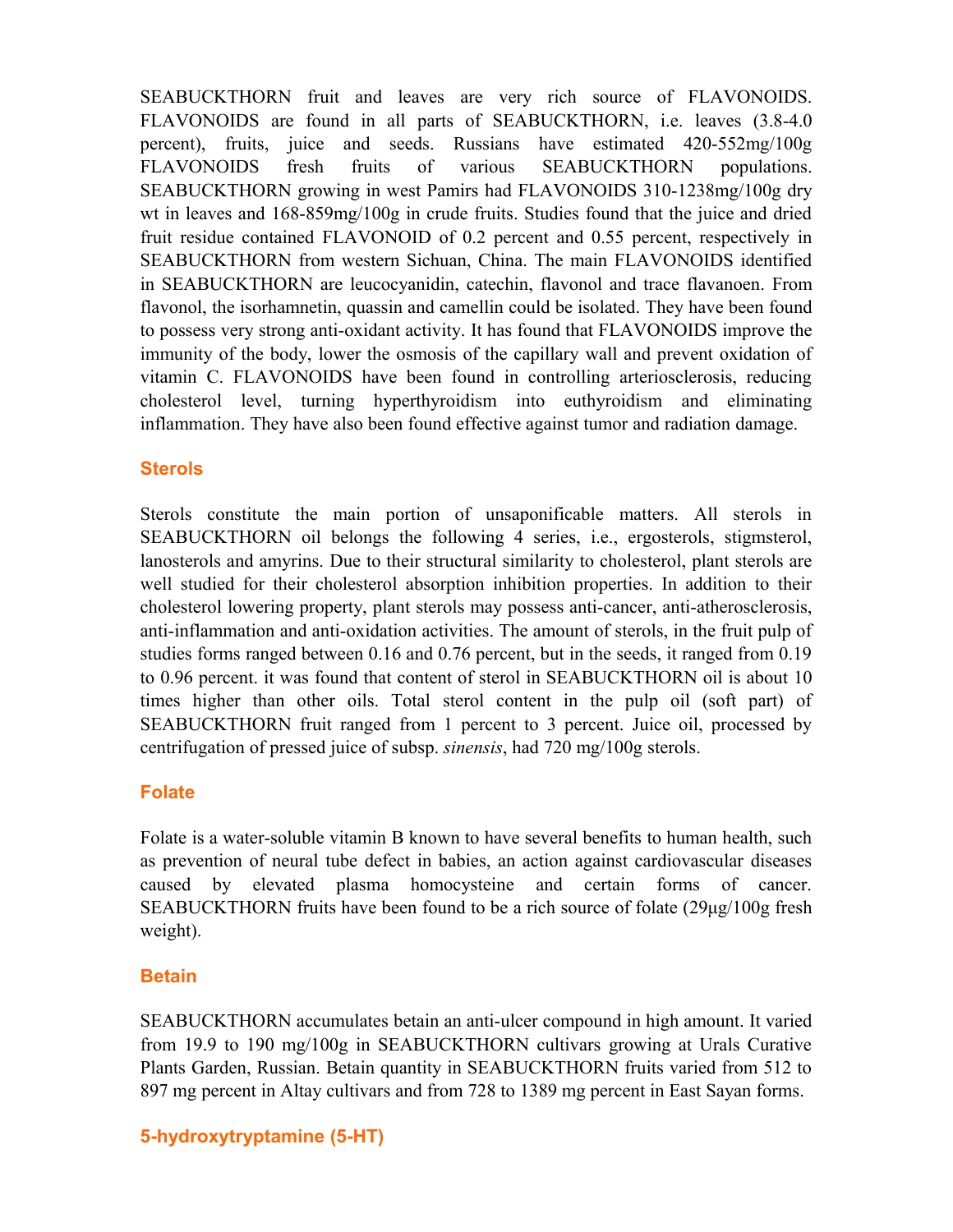Of the chemical neurotransmitter substances, serotonin is perhaps the implicated in the etiology or treatment of various disorders, particularly those of the central nervous system, including anxiety, depression, obsessive-compulsive disorder, schizophrenia, stroke, obesity, pain, hypertension, vascular disorders, migraine and nausea. The peel of stem and fruit of SEABUCKTHORN contains serotonin. In Russian forms, experts estimated 1.1-2.6 mg/100g serotonin in SEABUCKTHORN fruit. 5-hydroxytryptamine (5-HT) isolated from SEABUCKTHORN bark inhibited tumor growth.

## **Tannins**

SEABUCKTHORN leaves have been found to contain high content of polyphenols, including tannis (10-12 percent). Therefore, SEABUCKTHORN plant leaves have been proposed as the prospective source of dyeing and tanning substances. Fruits, pulp and juice were found to be poor in tannins (0.02, 0.02 and 0.004 percent, correspondingly). SEABUCKTHORN tannins are important source of anti-viral drugs.

## **Metallothionein**

Metallothionein acts as detoxying agency for heavy metals and as free radical scavenger for most toxic radical, hydroxyl radical (HO). Metallothionein inhibits the erythrocyte hemolysis, and stress induced ulcer and diabetes. In view of the high anti-oxidant activity, which is 7-8 times higher than human serum, it can be commercially utilized in sufficient quantity from SEABUCKTHORN.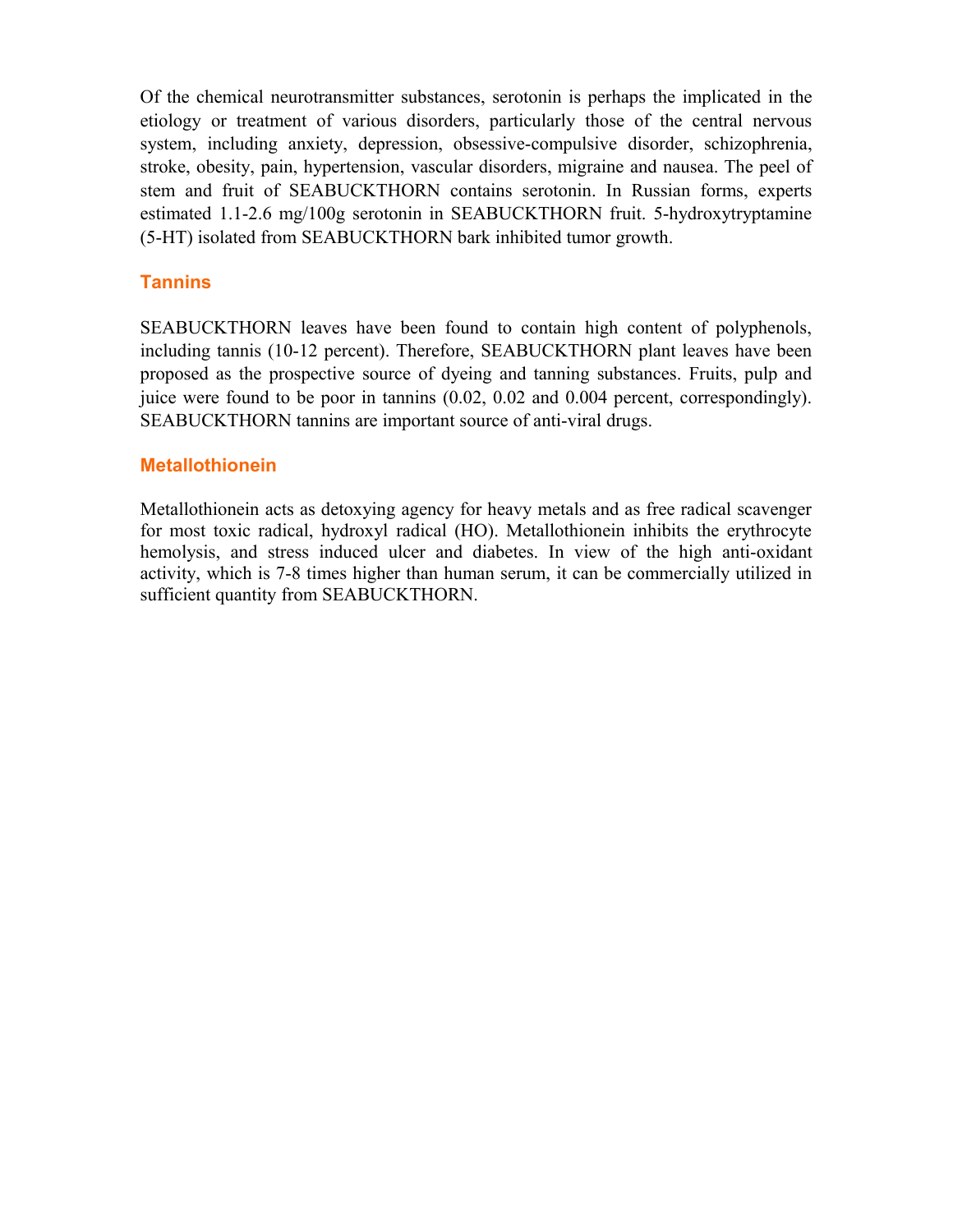# **Seabuckthorn Research**

**There are over 130 different studies documenting the healthy benefits of SEABUCKTHORN - that's a lot! We're proud to be standing on the shoulders of giants in the medical and scientific fields. We encourage everyone that's interested in learning more about SEABUCKTHORN to do their own research on this incredible little berry, but be forewarned that some of the research gets pretty indepth - code for boring. To help out, we have compiled a list of resources starting with the easiest to read and ending up with the really smarty pants stuff. Have fun exploring and don't fall asleep.** 

**Important Disclaimer: SEABUCKTHORN has only recently attracted the attention of the west. SEABUCKTHORN research in the past few years has begun to identify characteristics which yield one of the most complex and highest nutrient densities known to man. Scientific studies supporting SEABUCKTHORN's status as a "superfood" number up to 5x those of nearest competitor. According to PubMed (the gold standard for peer reviewed medical research) SEABUCKTHORN has over 175 studies compared to less than 60 for other popular superfriuts such as Acai, Mangosteen, and Gogi. PubMed is a service of the U.S. National Library of Medicine and the National Institutes of Health that includes over 16 million citations from MEDLINE and other life science journals for biomedical articles back to the 1950s**

**SEABUCKTHORN Research is dedicated to providing consumers and professionals with unbiased research involving all aspects of SEABUCKTHORN. SEABUCKTHORN Research is also the home of the** *Complete Guide to SEABUCKTHORN - A Review* **which you can purchase and download for \$19.95.** 



*SEABUCKTHORN - Hippophae Rhamnoides L. A Whole Food Answer to Better Nutrition* **written by Harvard trained Dr. Marcus Elliott is an easy to read book that explains the health benefits of SEABUCKTHORN.**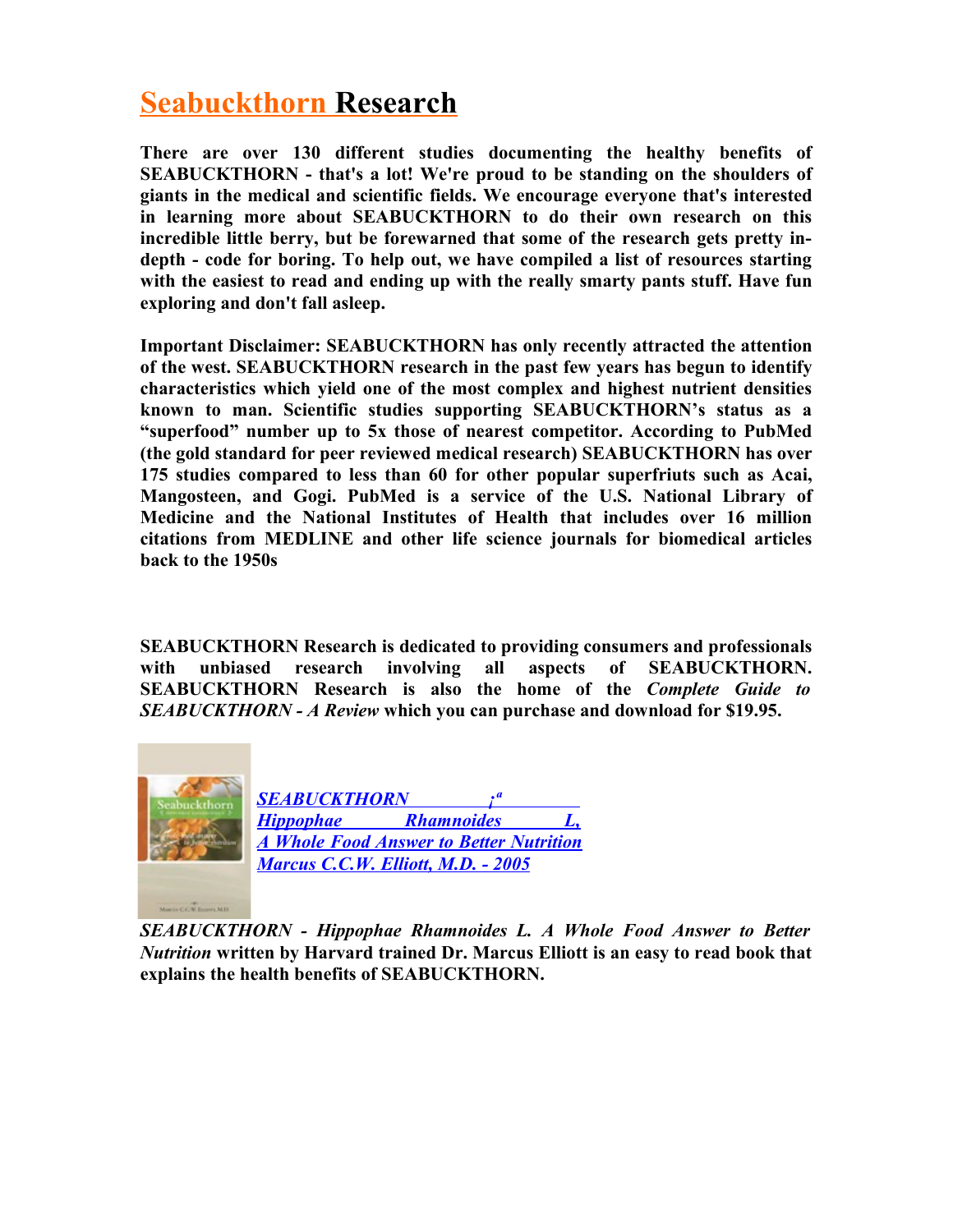

 *[SEABUCKTHORN \(Hippophae L.\)](http://www.bagchee.com/qsearch.aspx?page=0&SerFld=Author&qsearch=true&page=0&SerTxt=Virendra%20Singh%20(ed.)) A Multipurpose Wonder Plant [Vol. II: Biochemistry and Pharmacology](http://www.bagchee.com/qsearch.aspx?page=0&SerFld=Author&qsearch=true&page=0&SerTxt=Virendra%20Singh%20(ed.)) [Editor-in-Chief: Virendra Singh - 2006](http://www.bagchee.com/qsearch.aspx?page=0&SerFld=Author&qsearch=true&page=0&SerTxt=Virendra%20Singh%20(ed.))*

**To his chapter titled,** *Free Radicals, Diseases, Anti-oxidants and Anti-oxidant Properties of SEABUCKTHORN* **to a chapter on** *SEABUCKTHORN as a Radio-Protector* **Dr. Virendra Singh offers a comprehensive look at SEABUCKTHORN in his book** *SEABUCKTHORN (Hippophae L.) - A Multipurpose Wonder Plant***. This second edition comprises 42 different papers written by scientists from Russia, China, Indian, Finland, Germany, and Central Asia. The first section on "Biochemistry" has 25 papers and deals with the bioactive compounds like vitamins, carotenoids, FLAVONOIDS, sterols, tannins, fatty acids, amino acids, and minerals. The second section on "Pharmacology" has 12 papers and provides in depth information on studies, experiments, and clinical trails on the efficacy of SEABUCKTHORN on various diseases of the skin, cardiovascular system, cancer, ulcer, and wounds in animals and some studies in human beings. The final "Miscellaneous" section consisting of 5 papers deals with such topics as processing technology and health food product development. The book is ideal for researchers, herbalists, policy makers, and those interested in knowing more about SEABUCKTHORN.** 



**PubMed is a service of the U.S. National Library of Medicine and the National Institutes of Health that includes over 16 million citations from MEDLINE and other life science journals for biomedical articles back to the 1950s. A search for seaubuckthorn or hippophae rhamnoides will produce over 130 studies.** 



**Google scholar covers peer-reviewed papers, theses, books, abstracts, and other scholarly literature. You'll find publications from academic publishers, professional societies, and scientific journals. Do a search on Google Scholar for SEABUCKTHORN and you'll find over 500 scholarly articles. Now do a search for hippophae rhamnoides and you'll find about 2,300!** 



**In 1985 China, Finland, and Russia advocated communication and cooperation on the study and research of SEABUCKTHORN. Their first conference dedicated to SEABUCKTHORN was held in 1989 where they formed the International SEABUCKTHORN Association (ISA) dedicated to the promotion and utilization of**